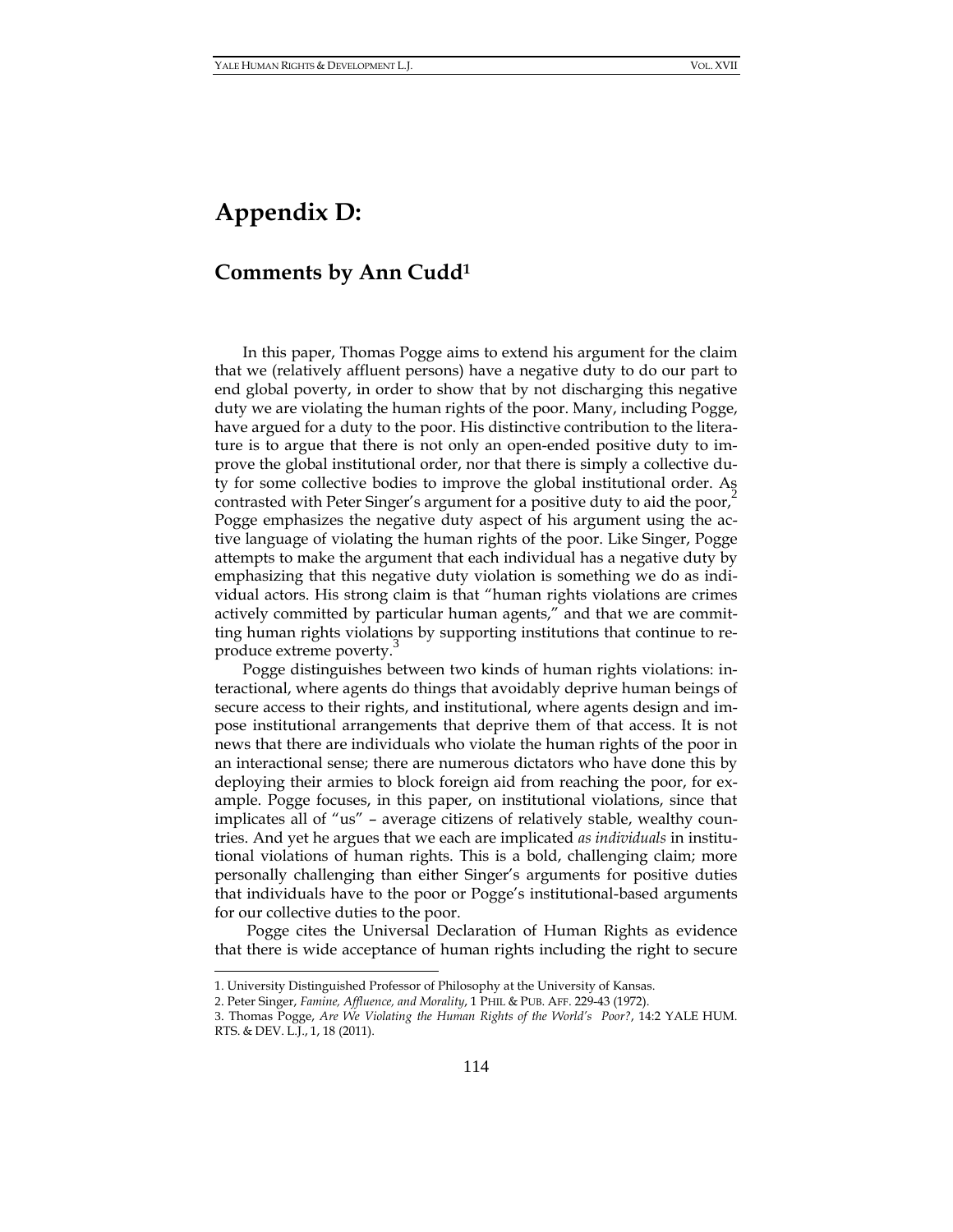## 2014] *Cudd Comments on Pogge* 115

access to the means of basic subsistence, and he cites World Bank statistics to show that this right is not fulfilled for over a billion human beings. Although there are interactional causes for some severe poverty, Pogge argues that it is primarily caused by the institutional background of the global economic system. He acknowledges the gap between a right being unfulfilled and there being a responsibility to fulfill that right on the part of someone, and sets out to bridge that gap. Institutional human rights violations involve non-fulfillment of human rights combined with a certain causal responsibility for this non-fulfillment. Pogge aims to show that we – each of us – are causally responsible for this non-fulfillment, and hence are actively committing this crime against humanity.

Our causal responsibility stems from the fact that we are complicit in the global institutional order that creates severe poverty or allows it to continue by creating obstacles to the economic development of the poor. Pogge claims that we are complicit because we authorize the global order through our citizenship in countries that could change the order in a way that would dismantle these obstacles and end global poverty. Such obstacles are unjust. Not only do we have a duty to construct just institutions, we also have a negative duty not to collaborate in the imposition of unjust institutions. We violate the human rights of the poor when we impose unjust institutions on them. In this way we are not just uninvolved bystanders who could rescue the poor, but we are complicit in the construction and maintenance of the very conditions that create poverty. We must therefore desist. Furthermore, because each of us (the relatively affluent in relatively affluent countries) is complicit in the construction and maintenance of these conditions, we each have a duty to repair if we cannot individually dismantle the poverty creating conditions.

Pogge identifies six specific ways in which the global order is harmful or unfair to the poor: (1) It permits unjust rulers to sell the natural resources of their countries; (2) It permits banks in affluent countries to lend money to such rulers and then compels people to repay even after the ruler is gone; (3) Affluent countries facilitate embezzlement of funds by public officials in less developed countries by allowing their banks to accept these funds; (4) Affluent countries facilitate tax evasion in less developed countries through lax accounting standards for multinational corporations; (5) Affluent countries account for disproportionate share of global pollution; (6) Affluent countries erect trade barriers which poor countries cannot match, and destroy more jobs in less developed countries. These are specific ways that we cause harm and violate the human rights of the poor. Thus, we must desist from causing harm in these ways.

In my comments I will briefly discuss some of these ways in which Pogge claims we collectively violate the human rights of the poor and then ask whether he succeeds in showing that we each have a negative duty as an individual in these respects. Then I will discuss the particular ways Pogge thinks we can discharge our individual duties with regard to our violations of the human rights of the poor. I raise three kinds of problems for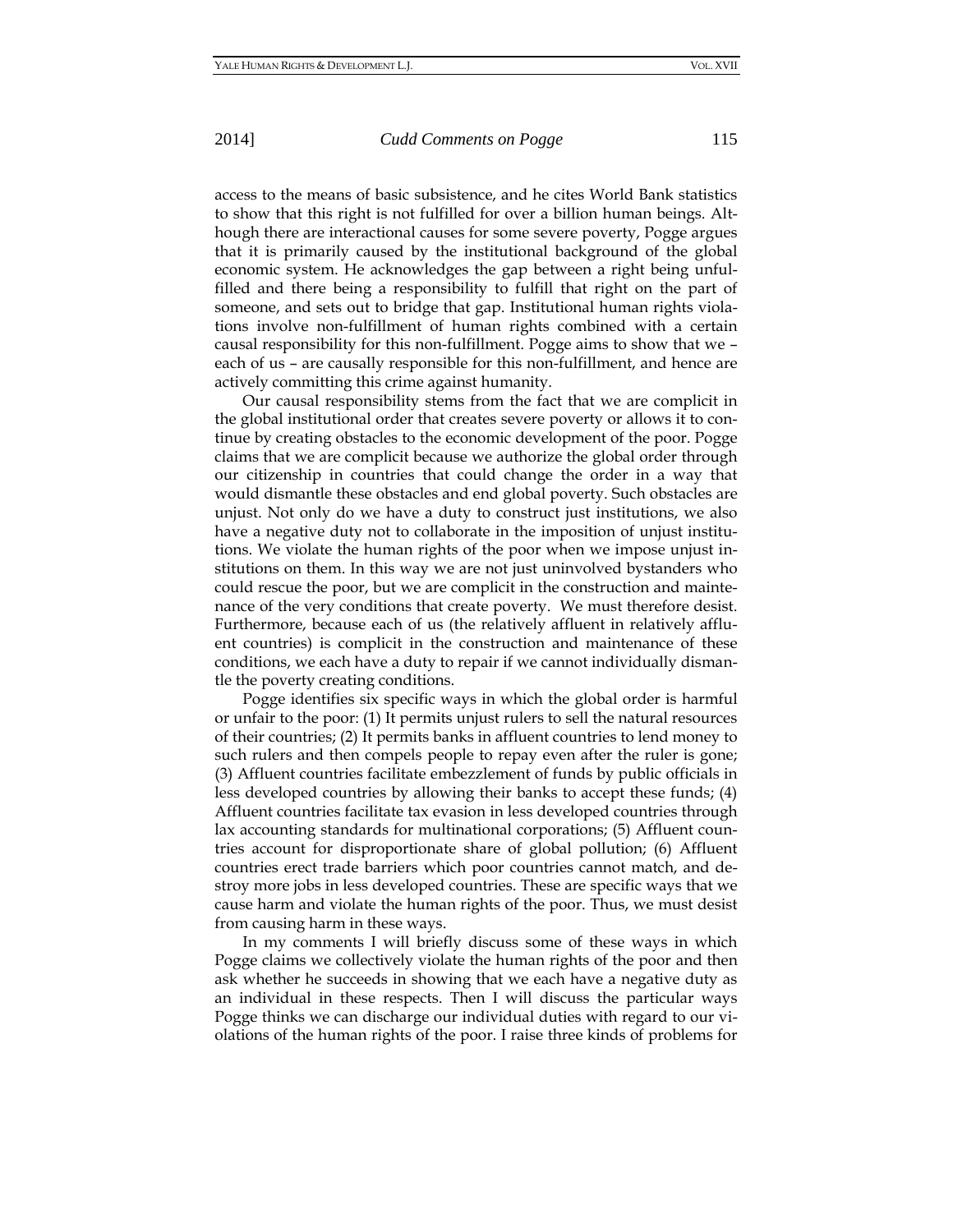$\overline{a}$ 

116 YALE HUMAN RIGHTS & DEVELOPMENT L.J. [Vol. XVII

Pogge's argument: epistemic problems, a feasibility problem, and collectivity problems.

The first three ways the global order harms the poor involve our recognition of ruling elites of poor countries as the legitimate rulers, which allows them to sell natural resources or take loans on behalf of the country. Pogge argues that purchasing natural resources from illegitimate rulers, or giving loans to such rulers, and allowing them to deposit funds from these activities into secure bank accounts are ways in which we are complicit with the human rights violations attendant on severe poverty. Therefore, we should prohibit such activities by private businesses or banks and prohibit international institutions from providing them with loans.

Although it is clear in the case of some horrendous dictators that no business should be done with *them,* there are line-drawing problems with the general proscription not to trade with dictators or allow them access to international banking. Is the criterion for such shunning set by the specific project (in the case of loans) or by the general behavior of the ruler? If the latter, then how bad does the dictator need to be? Where do we draw the line between say governments that come into power through thoroughly unfair elections and those that do so through one-party rule? Furthermore, we might end up disallowing projects that are actually helpful to the population, since even dictators sometimes do some good for their people. If we choose the former, how bad does the project have to be? How do we draw a line between projects that are motivated by greed or vanity and those that are simply unwise? Making these judgments would seriously encroach on the ability of a people to collectively self-govern, and would open us to charges of elitism or worse. Because the answers to these questions are not clear, there is an epistemic problem with knowing precisely what we should do.

Regarding the fifth point, pollution by affluent countries affects the global poor insofar as it creates global climate changes that result in disastrous weather events and rising sea levels. But much pollution is created within poor countries by natural resource extraction and factories that produce goods that are sold to the affluent. The difficulty with reducing it is that economic growth almost inevitably leads to greater pollution, and the economic growth of poor countries is necessary for a long-term solution to global poverty.<sup>4</sup> What is needed is more growth by poor countries and less by affluent ones. But how to bring that about is very unclear. Furthermore, much of the problem is how that growth is distributed within poor countries. It is difficult to see how effective growth could be engineered economically and politically. So we cannot hold individuals responsible for finding the solution in order to call on their governments to bring it about. Again there is a severe epistemic problem for individuals to find out what should be done to avoid violating the human rights of the poor.

Finally, Pogge is clearly right that trade protectionism by affluent coun-

<sup>4.</sup> The shocking growth of pollution in China to accompany its economic growth is just a recent example of this phenomenon.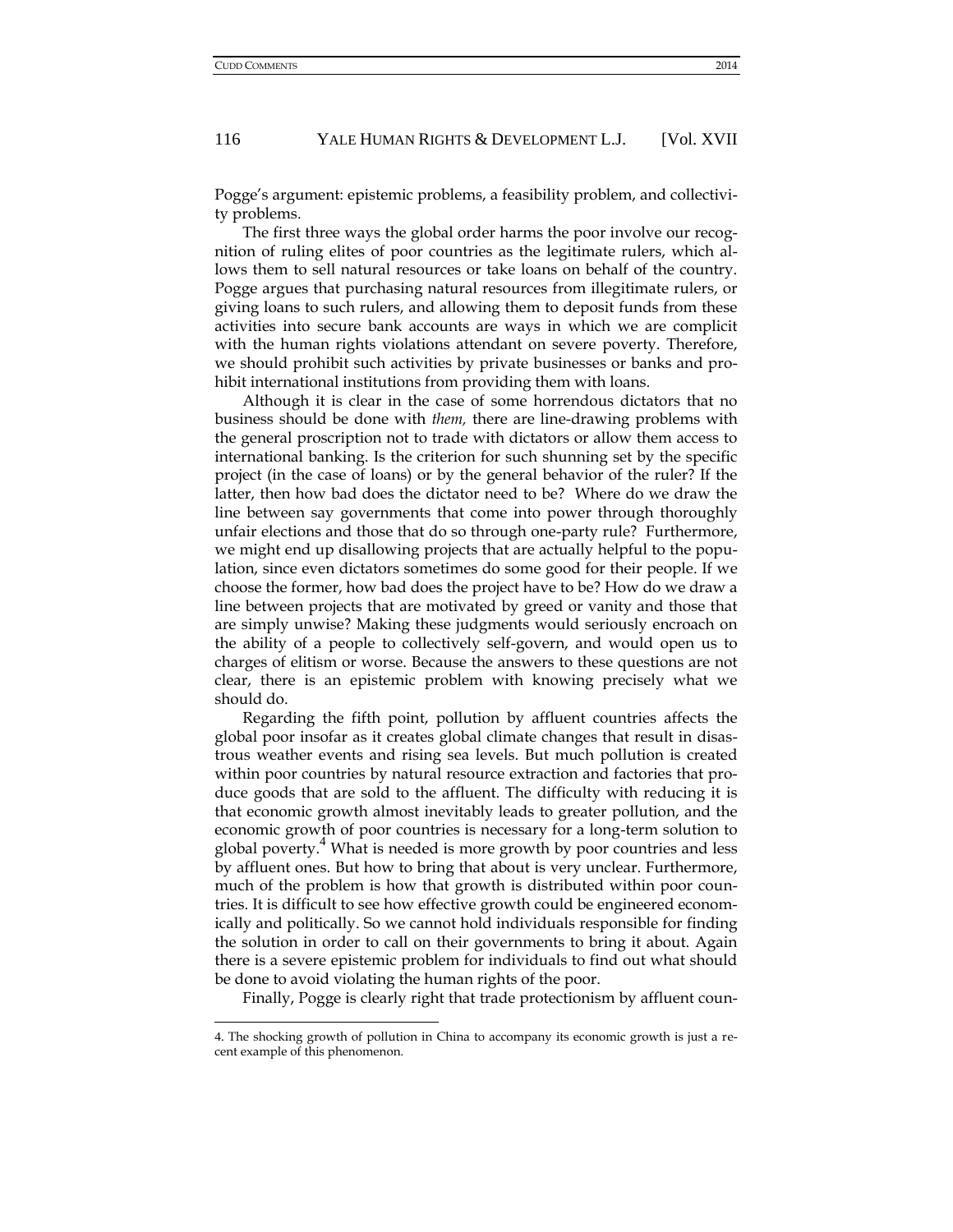2014] *Cudd Comments on Pogge* 117

tries is wrong and should be ended. Poor countries should be given more latitude to protect their industries. But the combination of trade protectionism and liberalism that will best serve the poor is less clear.

In general, I agree with Pogge's points about how relatively affluent countries are violating the human rights of the poor. I think that there are some questions about how exactly we should change the global order to stop violating these rights. (In this way, the case of ending global poverty is quite different from ending slavery, an analogy that Pogge presses.) Knowing which action to perform at the individual level depends on knowing what collective action will result in avoiding violating the human rights of the poor. But as we have seen, it is often unclear what exactly to do, and some individual and collective actions might actually create more harm than good.

There is also a feasibility problem. Pogge's argument depends on the claim that there is a feasible alternative system that would secure the human rights of the poor. If there were no alternative, then there would be no  $\frac{1}{2}$  duty to do otherwise. Pogge responds that even if there is not a feasible alternative system that would solve the problem of poverty, we can at least say that if we stop doing the six things he lists, then we would not be violating the human rights of the poor even if poverty remains. Just as slavery should be ended even if the freed slaves end up being equally poor and miserable, so our collective violations of the human rights of the poor in these six ways should end even if doing so does not end poverty. A closer analogy would be if slavery were inevitable even if I quit being a slaveholder. It is still clear that I have a duty not to enslave, but it is only a question of who has the dirty hands.

The most difficult part of Pogge's argument to follow concerns the claim that individuals are obligated to do particular things either to desist from these collective violations of human rights or to end global poverty. There is a gap between what Pogge thinks we must do to discharge our negative duty as an individual and what it takes to secure the human rights of the poor. The gap can be seen when one considers that acting as an individual, no matter how ethically or charitably, cannot guarantee that the human rights of the poor will be secure. This is what we might call the collectivity problem, which is that the only way to change the global order is to act collectively, and that is not guaranteed by individuals' actions.

In each of the six ways Pogge lists that we are violating the human rights of the poor, we are doing so collectively, through our governments and the supranational organizations that we have collectively erected. No single individual (unless we are those particular individuals who have special roles in those institutions) can prevent a governments from allowing dictators to sell their countries' natural resources, set banking regulations so that dictators cannot harbor ill-gotten gains or so that companies cannot

 $\overline{a}$ 

<sup>5.</sup> *See* Mathias Risse, *Do We Owe the Global Poor Assistance or Rectification?*, 19 ETHICS & INT'L AFF. 9 (2005); Thomas Pogge, *Severe Poverty as a Violation of Negative Duties*, 19 ETHICS & INT'L AFF 55 (2005).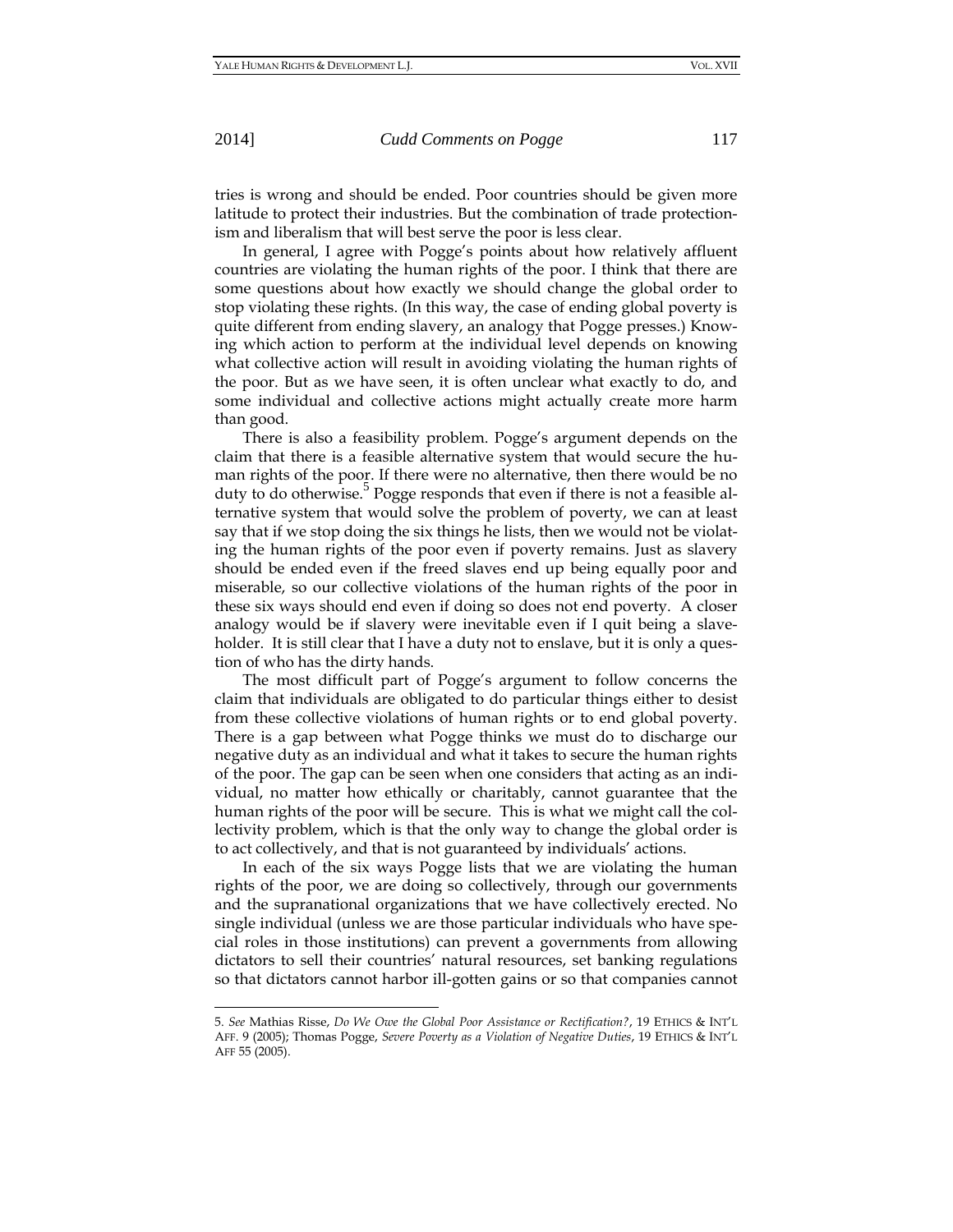evade taxes, or set the conditions on international loans. Nor can that individual (unless she happen to be the owner or chief executive officer or board member of a large company) affect the level of global pollution. Most individuals can have no effect whatsoever on any of these things. If I were the last individual needed to join a political effort to change laws, I could have an effect. But it is rare for any one of us to be that person, and even more rare for us to know that we are. But this is what it would take to argue that I have a duty to act as an individual to desist from one of these six ways that we collectively violate the human rights of the poor.

Likewise, no individual can directly end global poverty. Perhaps there are a few individuals who could stall poverty for a short time by spending all of their wealth on feeding, buying medicines, and building shelter and medical facilities, but this would be a temporary fix. Thus, again we need to engage in collective action to solve the problem. Pogge argues that this need for collective action does not mean that we have only collective duties, which can only be discharged collectively. If we had only a collective duty, then we would need others to perform in order for each of us to have the duty to also perform. He claims that each one of us has a duty to do our own part even if others do not do theirs.

Even if an individual is obligated to act to end poverty despite the inability of the individual to guarantee that by so acting poverty will be significantly diminished, it is not clear what the individual is obligated to do. Pogge thinks individuals can discharge their duties in two ways. We can join an effective political action to change global institutions, and we can contribute a portion of our wealth to the effort. He mentions but dismisses massive development aid, since that is not cost effective or sustainable. It is better to collectively act to change the institutional order so that it does not pose an obstacle to the ability of the poor to develop their economies enough to rise out of poverty. Pogge also dismisses the option of emigrating to a poor country to divest oneself of the duty to help the poor. The better option is to pay compensation to support "effective international agents or non-governmental organizations," in order to reduce the human rights deficits. He offers a way to calculate the compensation that a relatively affluent person owes, but this solution again falls prey to the collectivity problem. Such a contribution cannot make any noticeable difference to reducing global poverty unless others do their part. If the others do not do their part, then one's contribution is no more a reparation or a desisting from violating the rights of the poor than doing nothing. Now, one might respond that contributing to Oxfam or some other effective global charity reduces some of the misery for some of the global poor, and if this is the best one can do, it is better than nothing. But this kind of charitable giving, like development aid (only worse, since it is less) is not going to change the global order. If this is the negative duty we turn out to have, the argument ends with a less effective contribution than we might have hoped for.

In conclusion, Pogge offers an aggressive, challenging position concerning our duty to the world's poor. In order not to violate their rights, we –